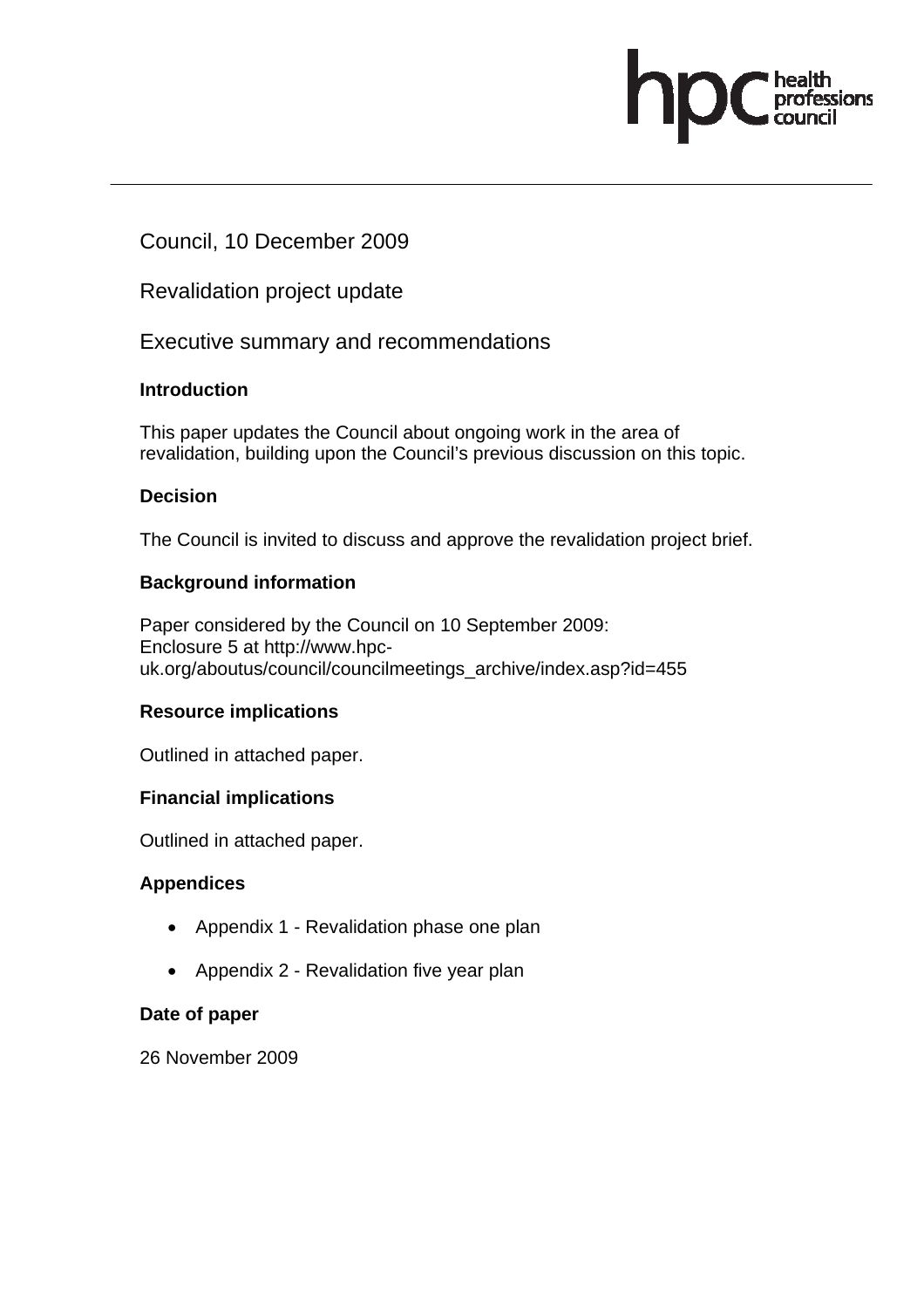# **Revalidation project brief**

# **1. Introduction**

The Health Professions Council (HPC) Executive takes the definition of revalidation as:

**"The process by which a regulated professional periodically has to demonstrate that he or she remains fit to practise."**<sup>1</sup>

This paper outlines the work that the HPC is undertaking to make sure that any approach to revalidation:

- will represent a positive affirmation of continuing fitness to practise, supported by appropriate external verification;
- will command public confidence and demonstrate benefit to members of the public; and
- is proportionate to the available evidence of risk.

We are undertaking work in three phases and this project brief outlines the nine projects that will be undertaken in Phase One. Project plans for each project can be found in Annex A. At this stage, the project plans are an outline of the approach only and detailed plans will be prepared at a later date.

# **2. Conceptual framework and revalidation projects**

The conceptual framework below summarises the key elements that need to be taken into consideration in the development of a revalidation system, as outlined in the Report of the Continuing Fitness to Practise Professional Liaison Group (PLG).



<sup>&</sup>lt;sup>1</sup> The regulation of non-medical health care professionals (Department of Health, 2006)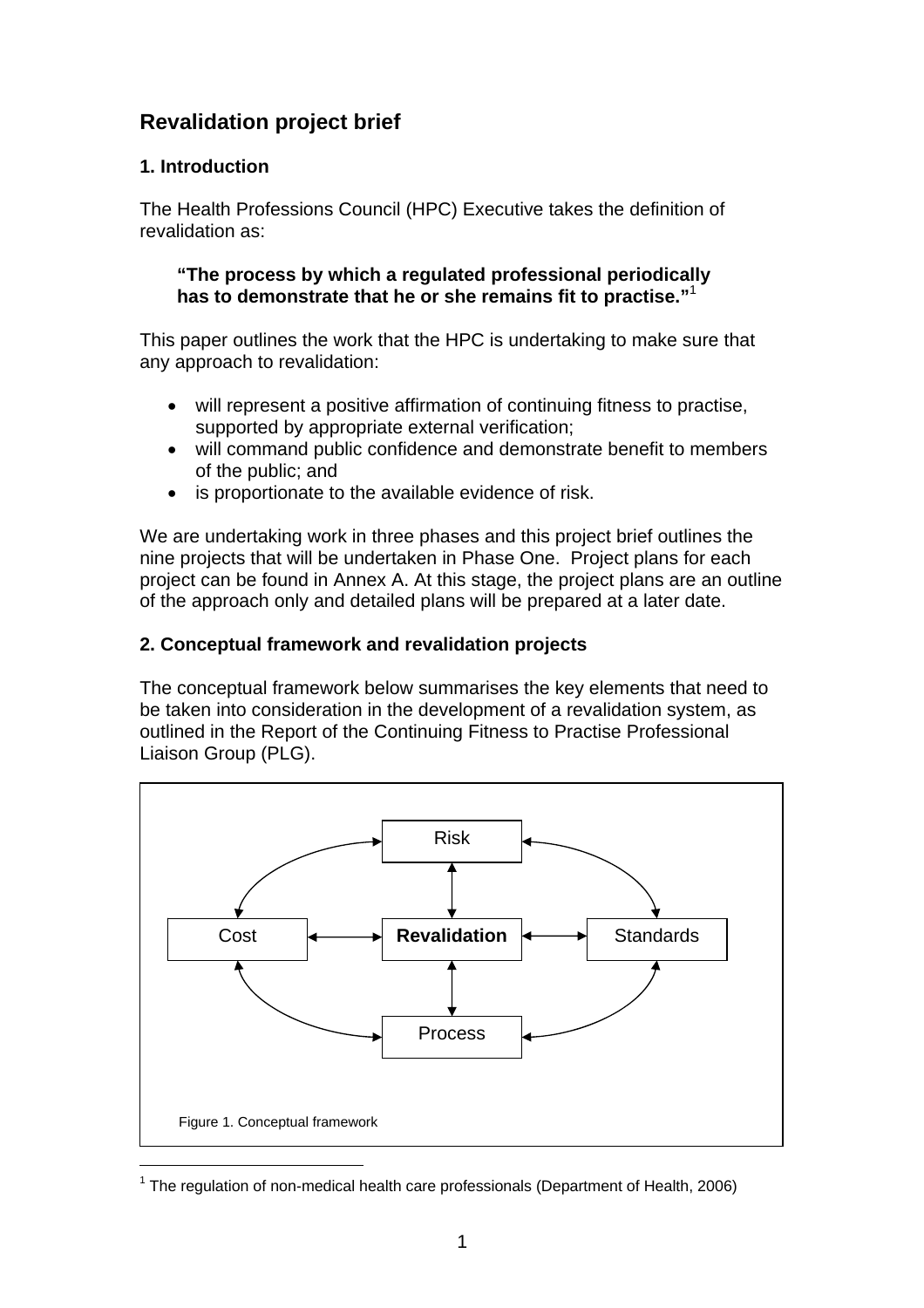# **2.2 Risk**

The first task in our revalidation approach is to ensure that we understand the risk to the public posed by the professions that we regulate now and in the future. In particular, we need more information about how different health care professionals (e.g. different professions, ages, genders etc) expose service users to different levels of risks. This information is important if we are to develop a risk-based approach to revalidation.

Part of the work we will undertake will include further exploration about what is meant by 'risk'. For our purposes, an appropriate definition of risk might be:

# **"The potential to do harm."**

# **2.2.1 HPC's current systems**

The HPC already has robust systems in place that reduce the risk to the public posed by our registrants by ensuring continuing fitness to practise. These include our standards of proficiency to join the Register, fitness to practise processes, Continuing Professional Development (CPD) and the selfcertification that each registrant must complete when they renew their registration.

However, we do not yet know whether additional processes are required in order to ensure continuing fitness to practise. This is illustrated by the diagram below.

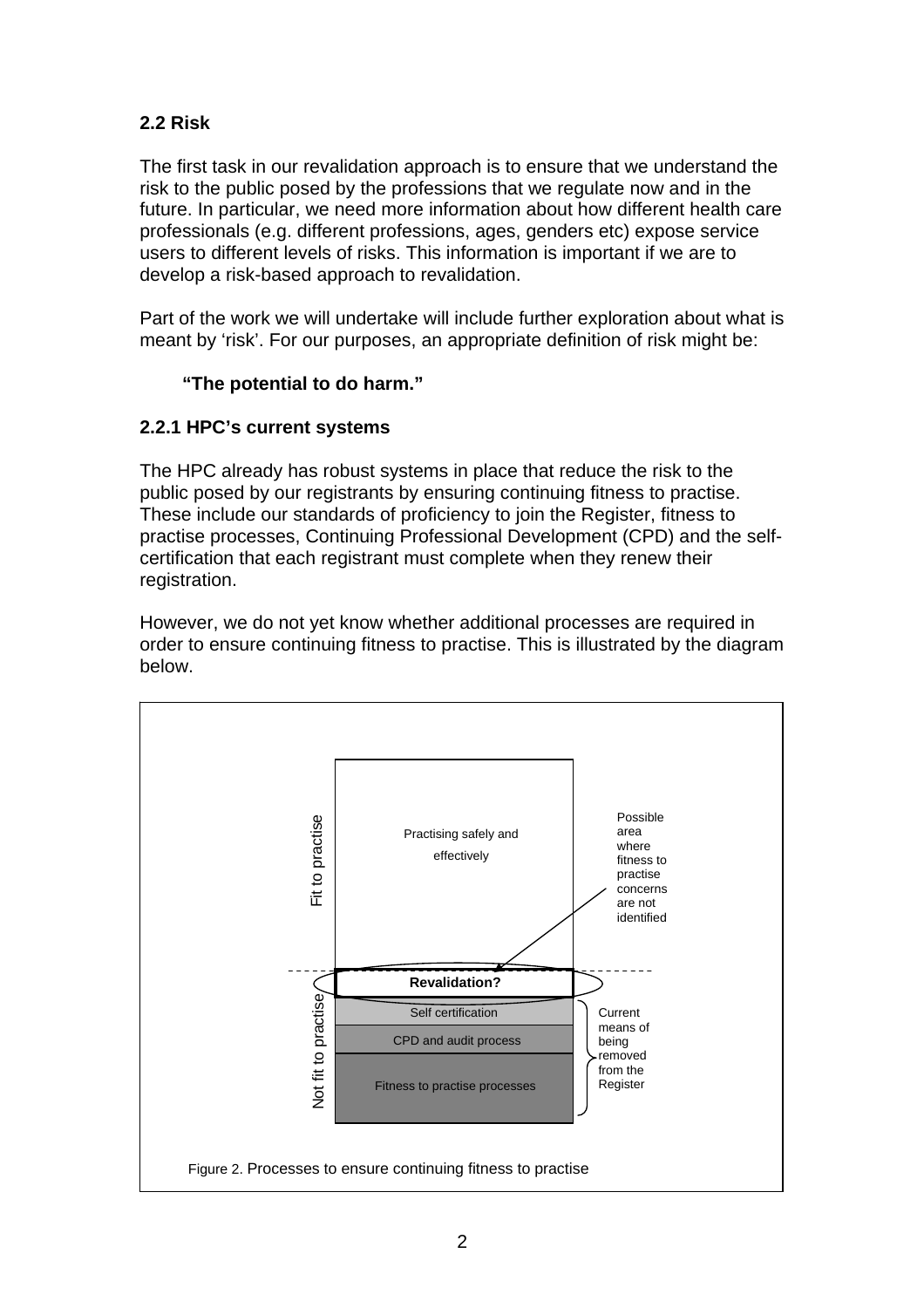# **2.2.2 Projects to increase understanding of the different levels of risk posed by our registrants and the robustness of our current systems**

Six projects will contribute to our understanding about the different levels of risk posed by our registrants and the robustness of our current systems.

- Project 1: Exploring the link between conduct during pre-registration education and training and subsequent fitness to practise action
- Project 2: Piloting a pre-registration education and training 'professionalism tool'
- Project 3: Analysis of HPC's fitness to practise data to identify trends regarding fitness to practise concerns across the Register
- Project 4: Analysis of HPC's CPD audit profiles to identify trends regarding CPD profiles and assessment results across the Register
- Project 5: Literature review of the fitness to practise of the professions regulated by the HPC
- Project 6: Literature review of fitness to practise trends regarding professions other than those regulated by the HPC

Following the completion of the above projects we anticipate being able to answer the following questions:

*Are there any 'gaps' in our current systems that mean some continuing fitness to practise concerns are not being identified?* 

*Are there characteristics of registrants that mean members of the public are exposed to a greater than normal risk?* 

*Does the level of risk posed by our registrants justify the introduction of an additional system?* 

# **2.3 Standards**

If a revalidation system were to be introduced, we would need to develop the standards that registrants would need to meet. An example of one approach would be to assess registrants on their ability to continue to meet the standards of proficiency for their profession (i.e. the threshold standards). Another approach would be to develop additional standards that would test registrants against the knowledge and skills needed for their current work.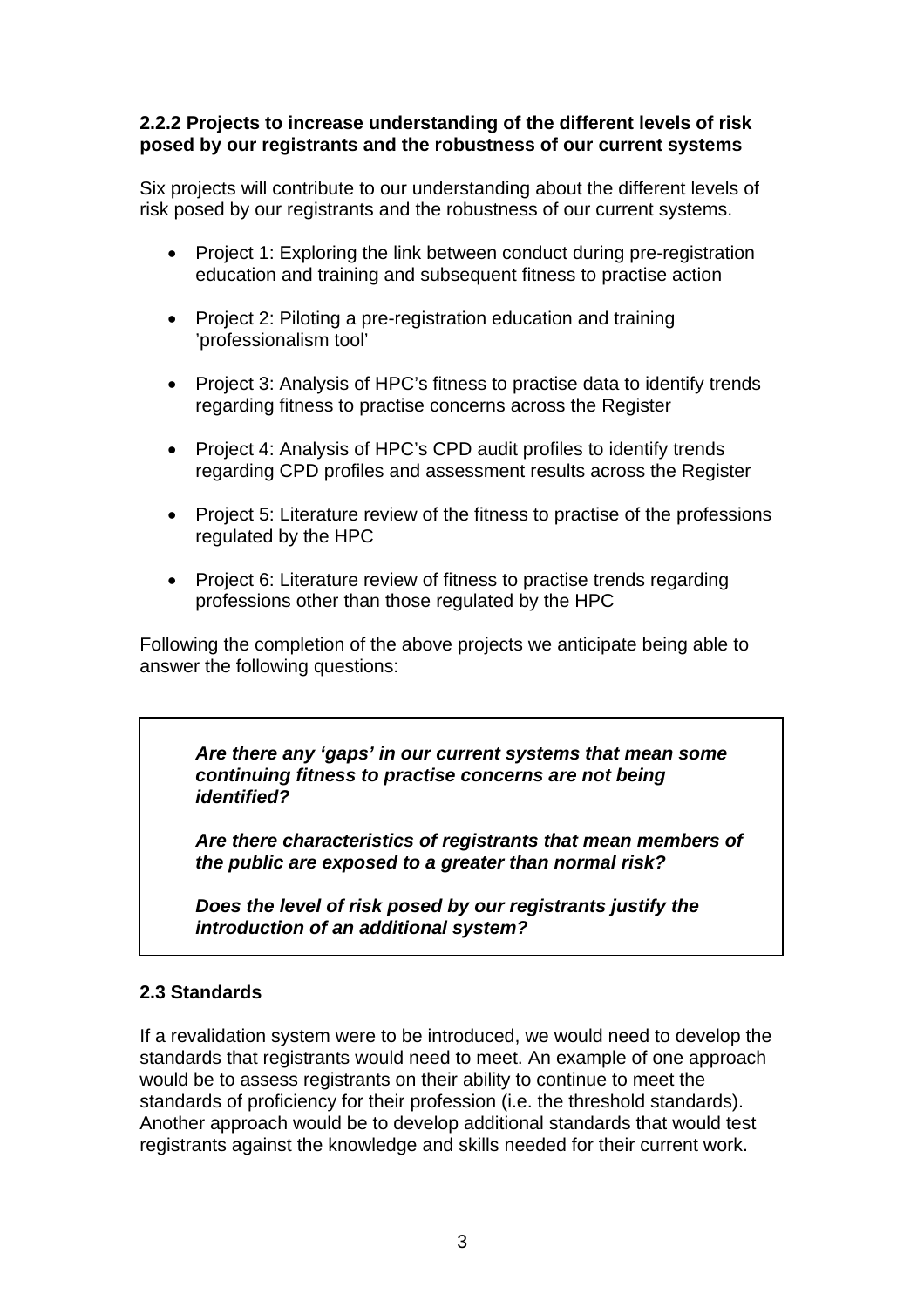It would not be appropriate to develop the standards until the phase one projects have been completed and a decision has been made about whether an additional system is needed.

Assuming a revalidation system is introduced, more work around standards will be done in the second phase of revalidation work.

#### **2.4 Process and cost**

 $\overline{a}$ 

Once standards have been developed, we would then need to decide on the process to be piloted, which would include identifying the costs of different processes.

While we are not currently in a position to design or implement a process, we can begin to explore systems used by other regulators and the costs involved. Undertaking this work now will mean we have more evidence upon which to base our decisions. Understanding the benefits and costs of different processes used by other regulators will also help us to decide whether the cost of a revalidation system would be justified by the increase in public protection.

# **2.4.1 Projects exploring the feasibility and costs of different processes**

Three projects will explore the feasibility and costs of a number of different potential processes.

- Project 7: Review of existing revalidation processes that have been implemented by international regulators
- Project 8: Review of existing revalidation processes that have been implemented or are being developed by other UK regulators
- Project 9: Explore patient<sup>2</sup> feedback tools currently being developed by other health regulators

When the above projects are completed we expect to be able to answer the following questions:

 $2$  By 'patient' we are referring to anyone who uses or is affected by the services of registrants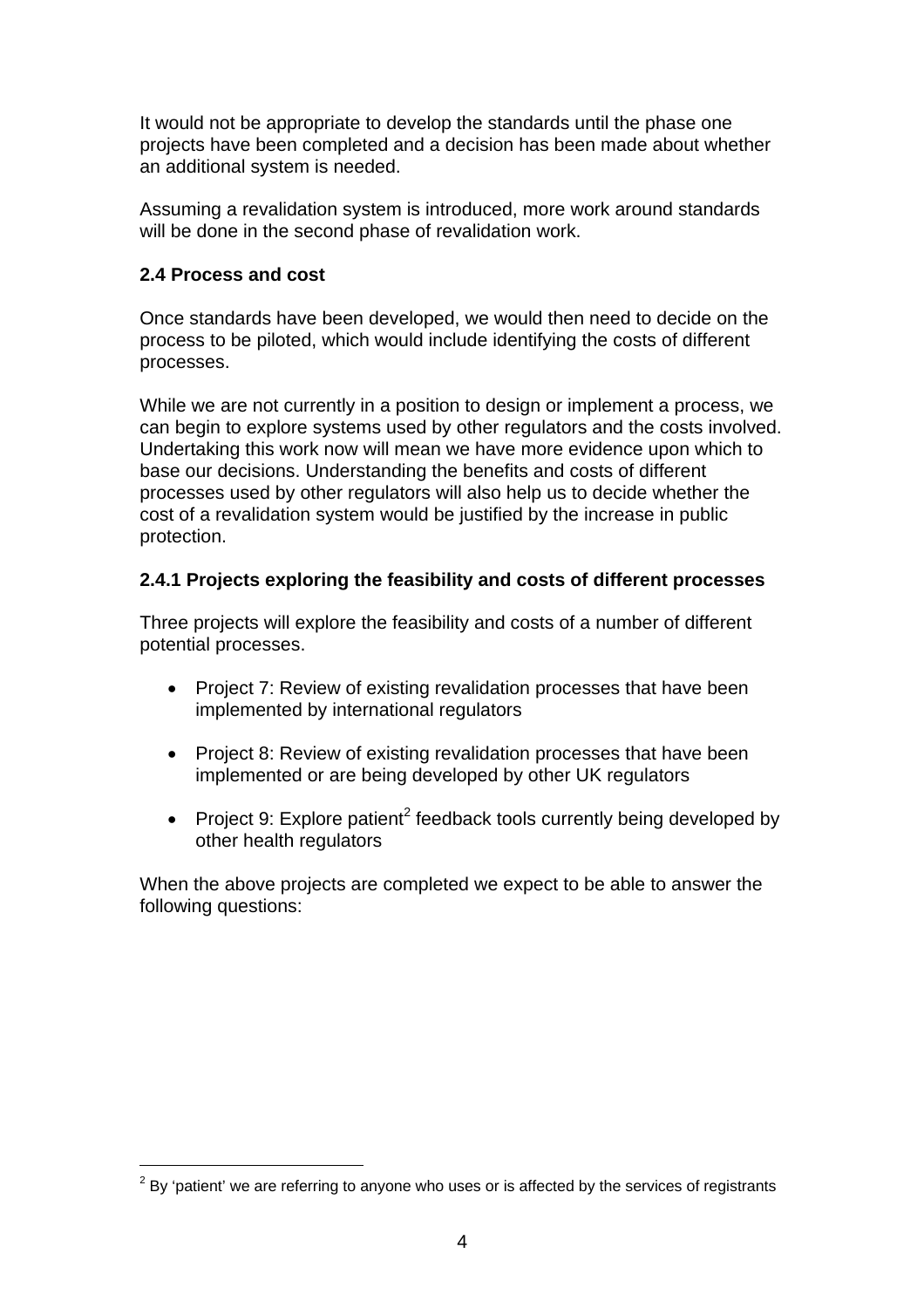*What tools and systems already exist within UK and international regulatory bodies beyond those identified by the work of the PLG?* 

*If the evidence suggests that a revalidation system is needed, which, if any, of the existing tools and systems could meet the requirements of the HPC?* 

*Are there further details of the costs of the different revalidation tools and systems available?* 

#### **3. Phases two and three**

The outcomes from Phase One will enable us to decide whether a system of revalidation is needed and will increase our understanding of processes used by other regulators. We expect to make one of the following recommendations after Phase One has been completed:

- adapt our current systems to fill in any gaps identified;
- develop, 'operationalise' and introduce an additional process or system of revalidation; or
- no further action as we are confident that our current systems adequately protect the public.

If a revalidation system were to be introduced, Phase Two would involve developing and consulting on the standards that registrants would need to meet. During this phase we would also consult on and make the necessary changes to legislation.

Phase Three would then involve developing and piloting the system to be used, ahead of an incremental roll out across the professions.

# **4. Phase One project reporting arrangements**

The revalidation policy manager will be responsible for the reporting arrangements of all projects.

Each project will have its own reporting arrangements. This will include a final report and interim reports where needed. When an external provider is involved, the policy manager will ensure that the reports are delivered on time and to a high quality level.

The revalidation policy manager will provide regular updates to the Council about the progress of work.

By the end of 2011, most projects and final reports will be completed. Project 2, which is piloting a professionalism tool, has a duration of five years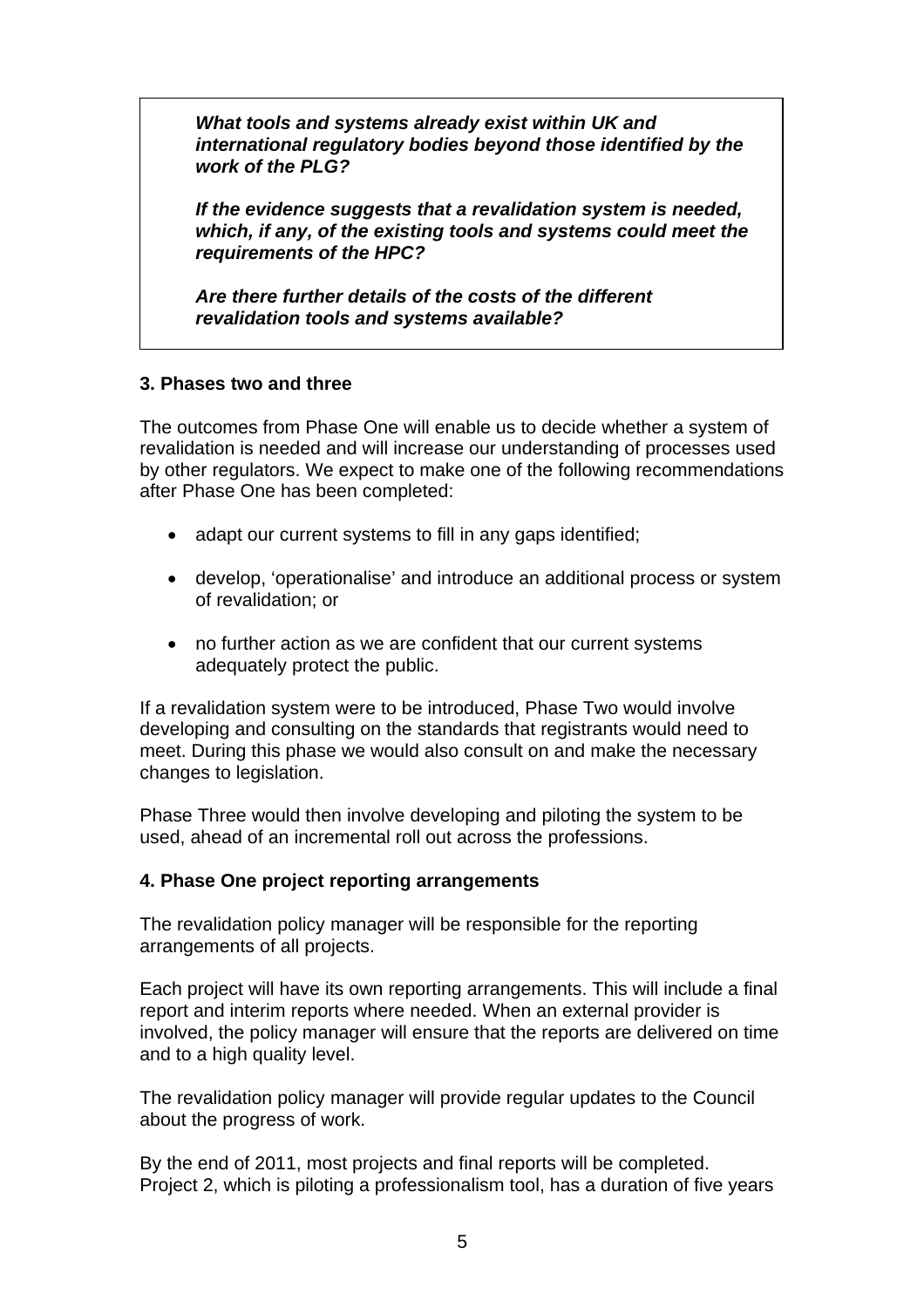and a first year report will be prepared that outlines the progress made and findings to date.

Following the completion of the projects, a comprehensive summary report will be prepared which will answer the questions posed in this document and make recommendations about whether an additional system is needed to ensure the continuing fitness to practise of our registrants. If a new system is recommended, the report will also include recommendations about the feasibility of introducing similar processes to those used by other regulators. The report will go out to public consultation before further work is commenced.

The Department of Health has indicated that HPC's progress will be monitored via regular meetings between the HPC's revalidation lead (the Director of Policy and Standards) and the Head of Non-Medical revalidation. The Department of Health has also asked to receive any papers or reports considered by the Council on this topic.

# **5. Legal framework**

The introduction of a revalidation system would require a piece of secondary legislation known as a 'Section 60 Order'. This is an order made under the Health Act 1999. If a decision was made to proceed with a revalidation system, the Department of Health would publicly consult on a draft Section 60 Order prior to the publication of legislation.

The HPC would also consult on any changes to our Rules, as well as the introduction of any new standards and guidelines.

We would also need to consider other legal implications that may be associated with a revalidation system. For example, if a revalidation system could lead to removal from the Register, we would need to ensure that an appropriate appeals system was in place.

#### **6. Communication strategy**

A communication plan will be developed to engage professional bodies, registrants and employers. More information about the communication plan will be provided at a later date.

In addition to the external communication strategy, regular internal updates will be provided through the HPC employee newsletter and all-employee meetings.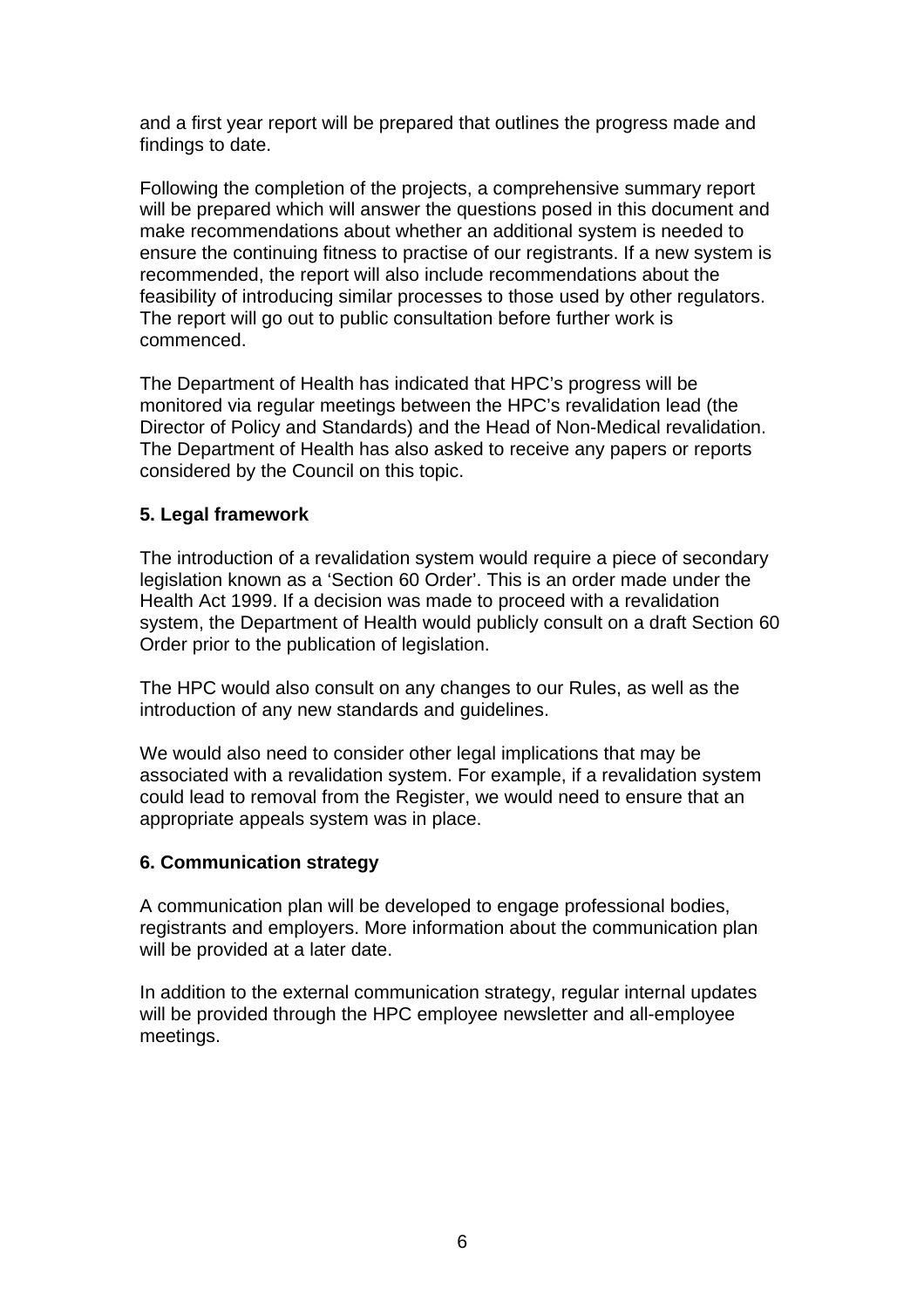# **7. Financial implications**

The HPC was awarded a grant of £360,000 in May 2009 for the 2009/2010 financial year by the Department of Health to explore:

- (a) the evidence which will inform any revalidation system; and
- (b) the potential feasibility of possible models of revalidation.

The revalidation projects outlined in this paper will be funded through the grant.

The Department indicated that a further grant may be possible for the 2010/2011 financial year.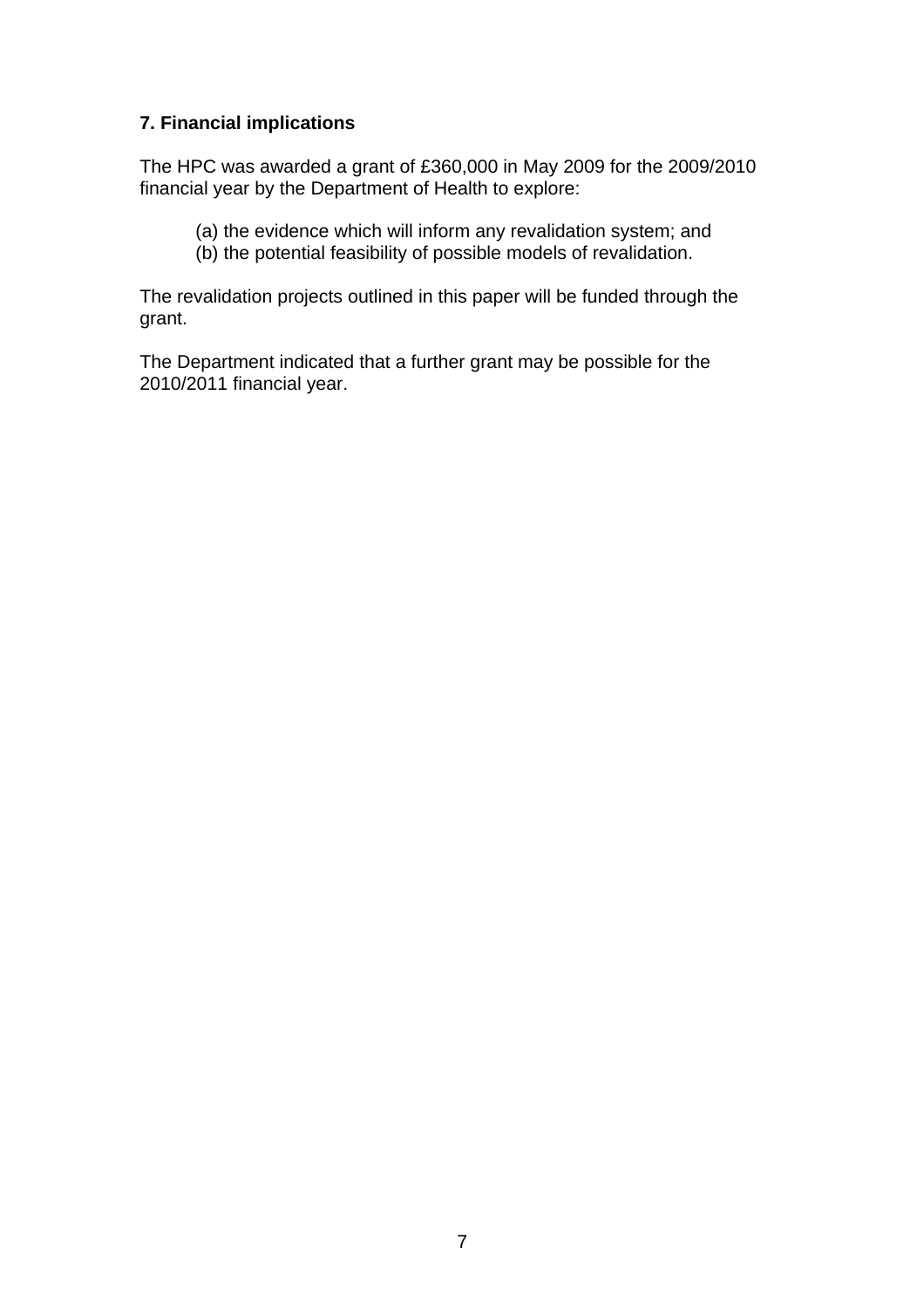# **Annex A**

# **Project plans for Phase One**

# **Risk**

| Project 1 – Link between conduct during pre-registration education and                                                                   |
|------------------------------------------------------------------------------------------------------------------------------------------|
| Project 2 – Piloting a pre-registration education and training 'professionalism                                                          |
| Project 3 – Analysis of HPC's fitness to practise data to identify trends<br>regarding fitness to practise concerns across the Register3 |
| Project 4 – Analysis of HPC's CPD audit profiles to identify trends regarding                                                            |
| Project 5 – Literature review of the fitness to practise of the professions                                                              |
| Project 6 - Literature review of fitness to practise trends regarding professions                                                        |
| <b>Process and cost</b>                                                                                                                  |
| Project 7 - Review of existing revalidation processes that have been                                                                     |
| Project 8 – Review of existing revalidation processes that have been<br>implemented or are being developed by other UK regulators8       |
| Project 9 – Review of patient feedback tools currently being developed by                                                                |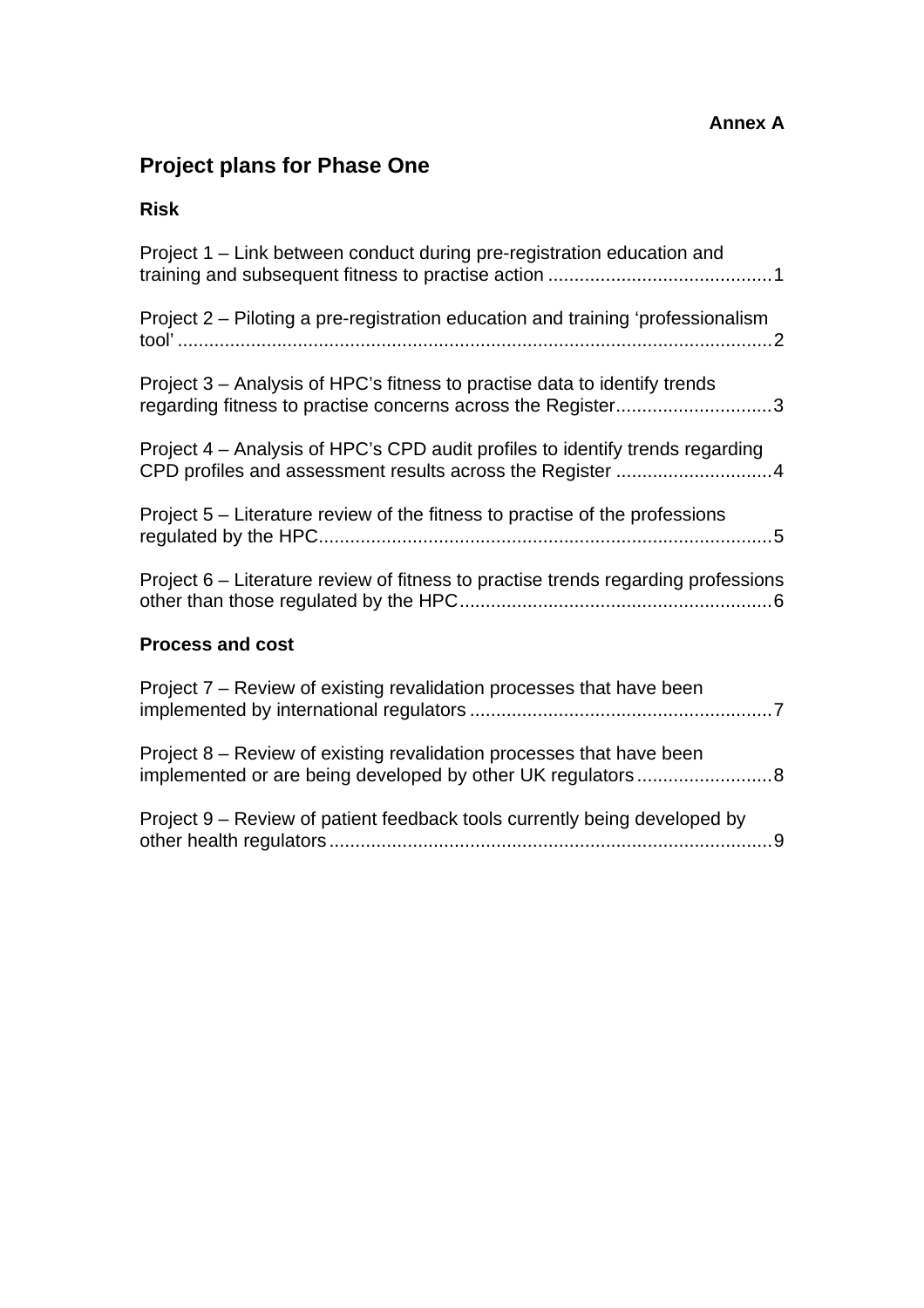#### **Project 1 – Link between conduct during pre-registration education and training and subsequent fitness to practise action**

# **Aim**

To explore the link between conduct during pre-registration education and training and subsequent fitness to practise action.

#### **Scope**

The research will be limited to studying one or two professions currently regulated by the HPC and will be quantitative in nature.

# **Proposed approach**

The process of appointing a researcher for this project is already underway. We have had discussions with a team of researchers from Durham and Newcastle Universities and the project arrangements will be finalised shortly. This research team will also undertake Project 2.

We expect the project to take 12 months with the findings presented to the HPC as a final report.

# **Anticipated outcomes**

This project will contribute to our understanding about the risk to the public posed by our registrants and the robustness of our current systems, therefore enhancing the 'risk' element of the conceptual framework.

The study should enable conclusions to be drawn about whether there is a link between poor conduct and performance during pre-registration education and training and subsequent fitness to practise action. If a link is determined, the study will also look at the areas of conduct which most commonly act as pre-indicators for subsequent fitness to practise action.

Understanding this link will help us to identify the most effective point of intervention to increase public protection. For example, the outcomes from this study may indicate that the most effective way to increase public protection is to concentrate on pre-registration education and training, rather than introducing a post registration revalidation system.

This study has close ties with the Project 2, which is trialling the use of a preregistration 'professionalism tool' as a way to reduce conduct concerns among registrants.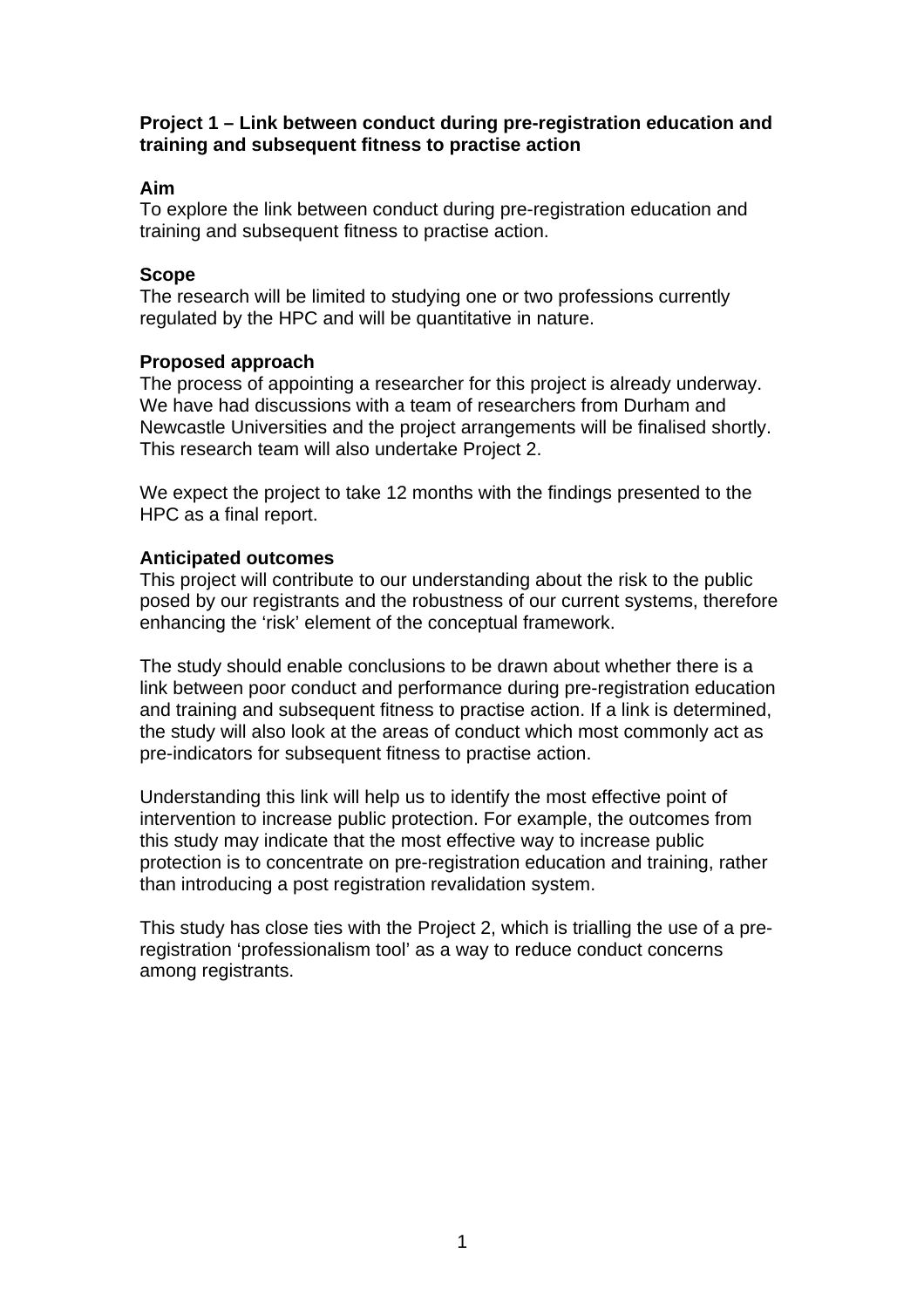# **Project 2 – Piloting a pre-registration education and training 'professionalism tool'**

# **Aim**

To pilot a 'professionalism tool' with pre-registration education and training providers to determine whether such a tool could help resolve potential conduct concerns before an individual joins the Register.

By 'professionalism tool' we mean a method of teaching or promoting professionalism to students and emphasising the importance the HPC places on the conduct of our registrants. More details about the tool will be available as the project progresses.

# **Scope**

The research will be limited to studying two professions currently regulated by the HPC and will be quantitative and qualitative in nature.

#### **Proposed approach**

The process of appointing a researcher for this project is already underway. We have had discussions with a team of researchers from Durham and Newcastle Universities and the project arrangements will be finalised shortly.

The research will be undertaken over five years, so that student progress can be tracked over a reasonable time scale. The findings will be presented to the HPC through annual interim reports and a final report with recommendations.

#### **Anticipated outcomes**

This project will contribute to our understanding about the risk to the public posed by our registrants and the robustness of our current systems, therefore enhancing the 'risk' element of the conceptual framework.

The study should enable conclusions to be drawn about the potential usefulness of a professionalism tool in helping to identify and resolve potential issues around professionalism during pre-registration education and training, therefore reducing the number of fitness to practise complaints regarding conduct.

If the pilot is successful, we may decide that a pre-registration professionalism tool offers more benefits than a post-registration revalidation system. As part of the study we will also look at the cost of a professionalism tool compared to the costs of revalidation processes. This work will complement the projects looking at the robustness of our current systems and help us to decide whether an additional means of public protection should be implemented.

This pilot has the potential to have ongoing benefits to both the public and registrants as a way to increase public protection and reduce fitness to practise complaints.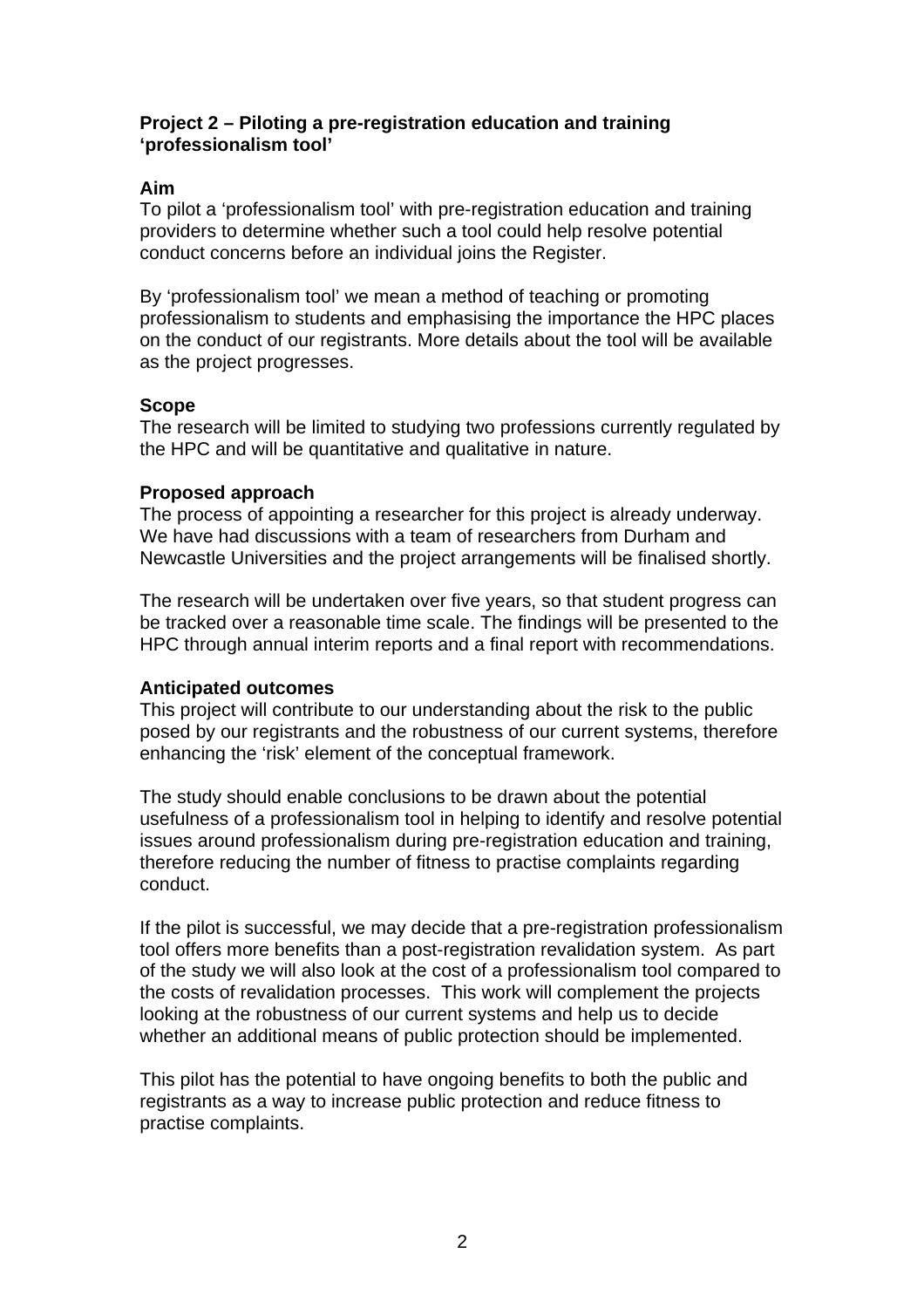#### **Project 3 – Analysis of HPC's fitness to practise data to identify trends regarding fitness to practise concerns across the Register**

# **Aim**

To identify what, if any, trends exist regarding fitness to practise concerns across our Register and whether certain registrants are more likely to be the subject of a fitness to practise complaint.

# **Scope**

The study will involve analysing all available fitness to practise data that has been collected since the opening of the HPC register.

#### **Proposed approach**

This project will be led by the revalidation policy manager who will work closely with an external statistician/researcher who has expertise working with the professional regulatory environment.

The Executive will begin by reviewing the available data and working with the appointed researcher to discuss what analysis can be performed and what can be learned through the analysis.

We will shortly begin the process of identifying potential researchers, with the aim of appointing a provider in early 2010. We expect the project to take 12 months with the findings presented to the HPC as a final report.

#### **Anticipated outcomes**

This project will contribute to our understanding about the risk to the public posed by our registrants and the robustness of our current systems, therefore enhancing the 'risk' element of the conceptual framework.

The study should enable conclusions to be drawn about whether certain types of registrants are more likely to come in to contact with HPC's fitness to practise procedures, by exploring for example:

- variations across professions, ages, genders and routes to registration with regard to fitness to practise complaints and hearings;
- whether there are any trends in the geographical location and types of practices where complaints are made;
- whether there are any trends regarding conduct and competence concerns;
- whether registrants who have been practicing for a certain period of time are more likely to come into contact with fitness to practise procedures; and
- whether there is a link between the frequency and/or type of complaint and the type of employment, for example NHS and private employment.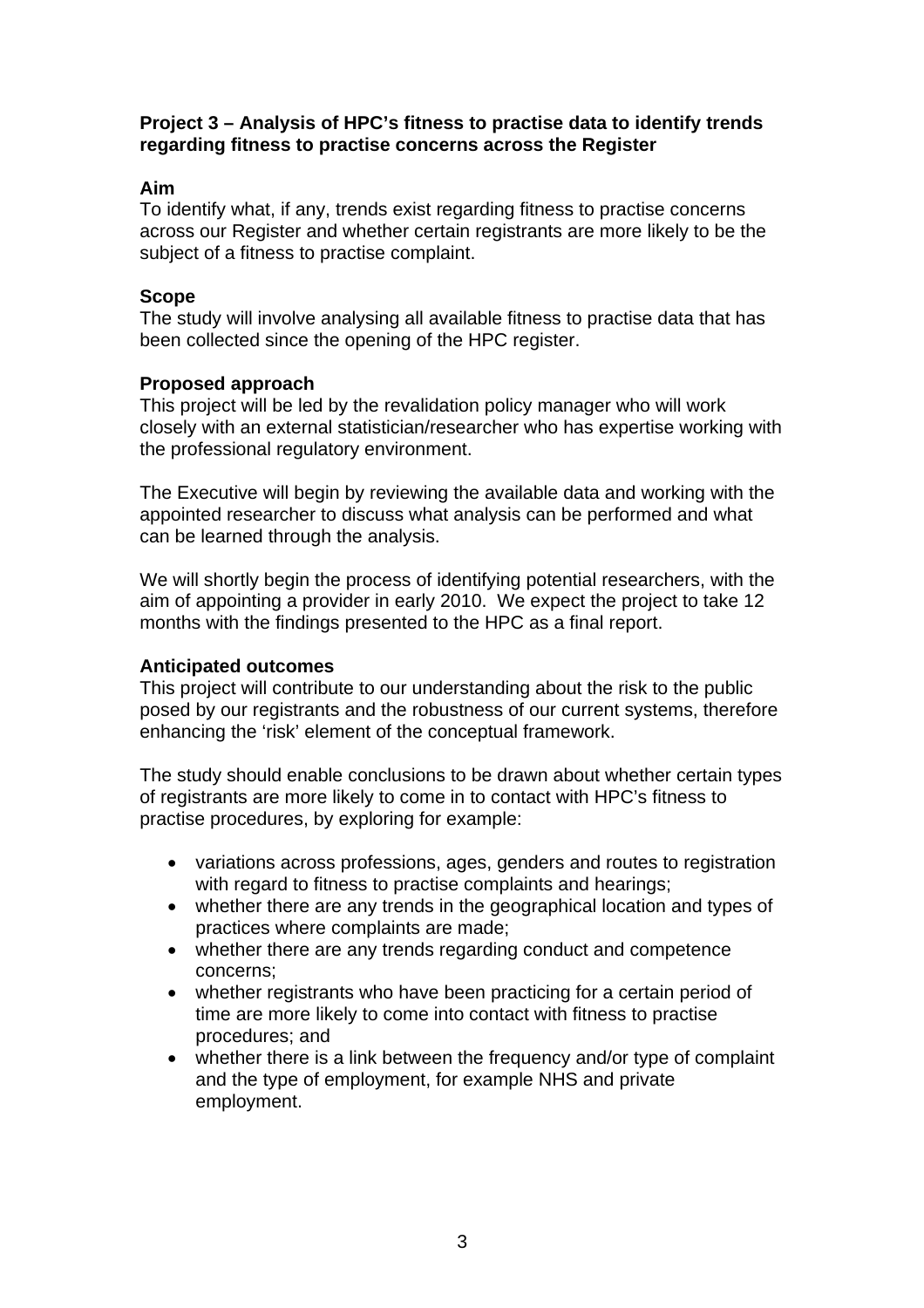# **Project 4 – Analysis of HPC's CPD audit profiles to identify trends regarding CPD profiles and assessment results across the Register**

# **Aim**

To identify what, if any, trends exist regarding CPD audit profiles and assessment results across the Register.

#### **Scope**

The study will involve analysing all available CPD profiles, assessor comments and assessment results.

#### **Proposed approach**

This project will be led by the revalidation policy manager who will work closely with an external statistician/researcher who has expertise working with the professional regulatory environment.

As for Project 3, the Executive will begin by reviewing the available data and working with the appointed researcher to discuss what analysis can be performed and what can be learned through the analysis. We expect that this project will also require the appointment of two short term contractors (2 x 6 weeks) to undertake some of the initial data analysis.

We will shortly begin the process of identifying potential researchers, with the aim of appointing a provider in early 2010. We expect the project to take 12 months with the findings presented to the HPC as a final report.

#### **Anticipated outcomes**

This project will contribute to our understanding about the risk to the public posed by our registrants and the robustness of our current systems, therefore enhancing the 'risk' element of the conceptual framework.

The study should enable conclusions to be drawn about the following:

- if there are any trends regarding the amount and type of CPD being undertaken across the Register;
- if there are any trends regarding the types of registrants that do not undertake appropriate or sufficient CPD; and
- the effectiveness of our CPD processes in identifying registrants who are not continuing to practise safely and effectively.

Depending on the outcome of this project and others, a future study could be undertaken to determine whether there is a link between the type and amount of CPD being undertaken and fitness to practise complaints. This is outside the scope of this project as it is unlikely that the current amount of CPD audit data would be sufficient to draw statistically valid conclusions about the link between CPD and fitness to practise. We recommend undertaking this work at a later date, for example after each profession has been through the CPD audit process at least once.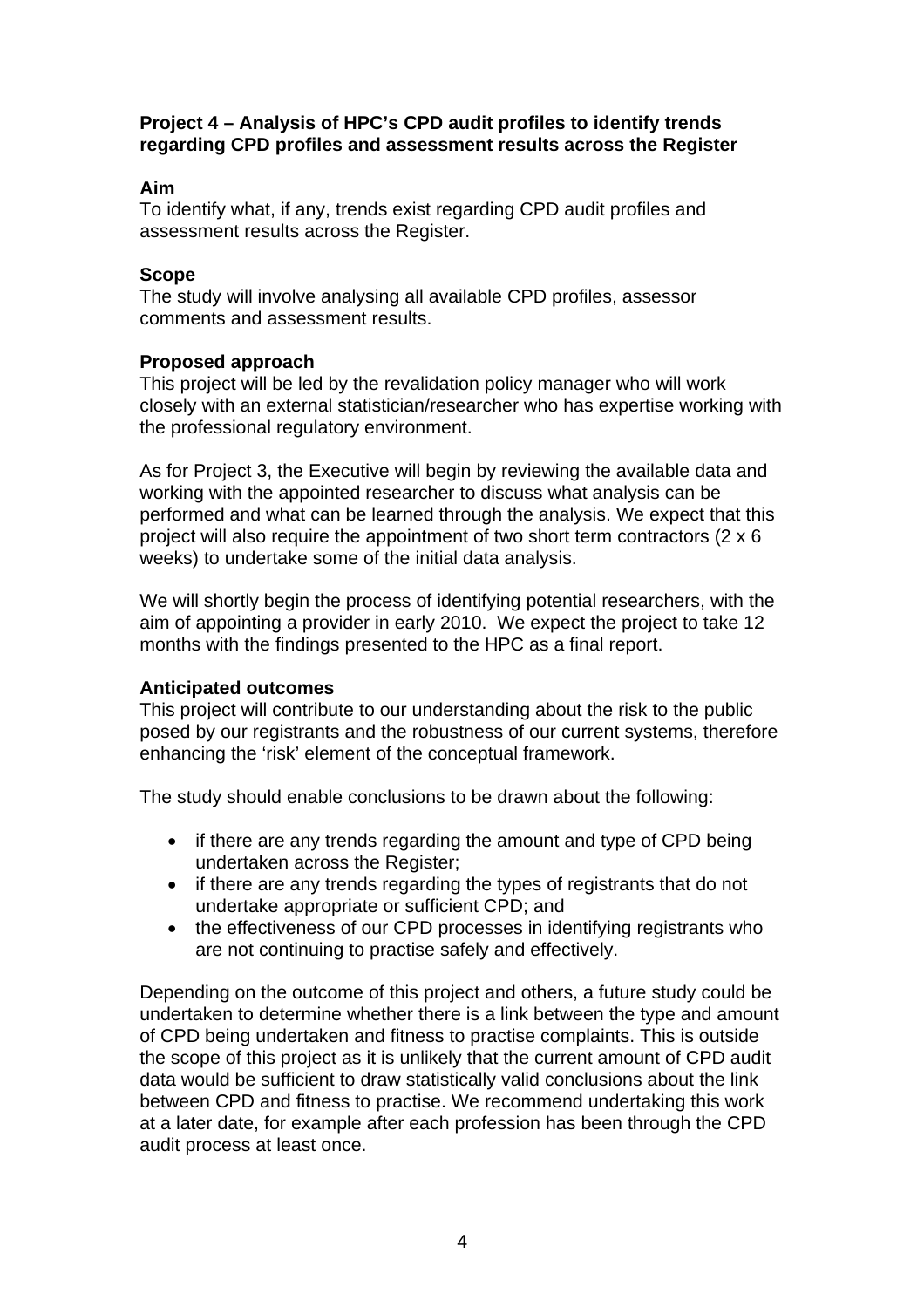#### **Project 5 – Literature review of the fitness to practise of the professions regulated by the HPC**

# **Aim**

To review and analyse existing literature which contains information relevant to the fitness to practise of the professions regulated by the HPC.

#### **Scope**

The study will require a literature search, review and analysis. Examples of literature expected to be of interest include reports from Ombudsmen, companies offering indemnity insurance to health professionals, the National Clinical Assessment Service (NCAS) and other research bodies.

#### **Proposed approach**

This study will be completed by the revalidation policy manager. We anticipate that the review could be completed in 12 months.

#### **Anticipated outcomes**

This project will contribute to our understanding about the risk to the public posed by our registrants, by identifying if and how our registrants are involved in complaints processes outside the HPC, therefore enhancing the 'risk' element of the conceptual framework.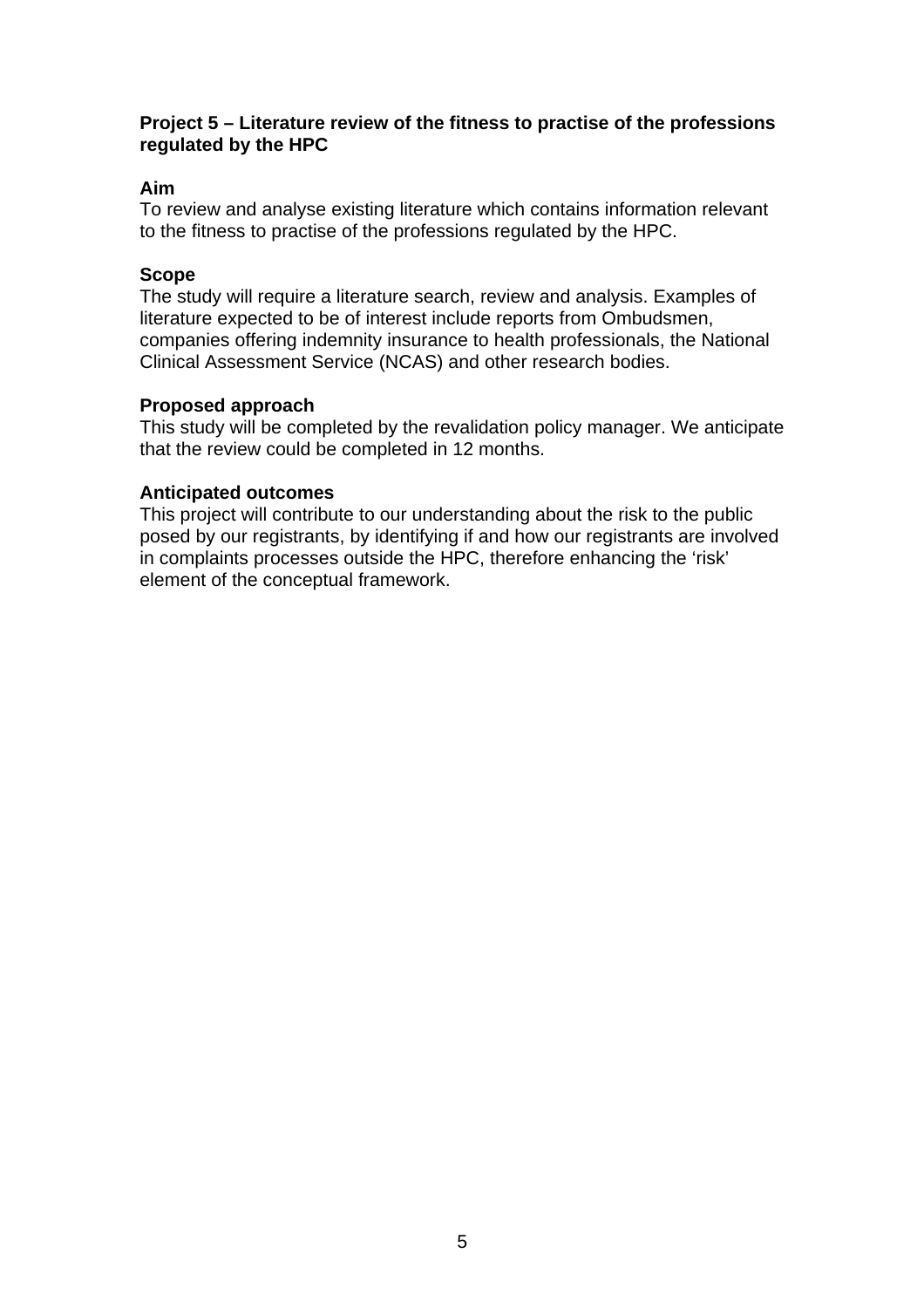#### **Project 6 – Literature review of fitness to practise trends regarding professions other than those regulated by the HPC**

#### **Aim**

To identify any trends regarding the characteristics of health professionals involved in fitness to practise complaints.

#### **Scope**

The study will require a search, review and analysis of literature which contains information about fitness to practise complaints against health professionals. In particular, we will look at fitness to practise annual reports of other health regulators.

#### **Proposed approach**

This study will be completed by the revalidation policy manager. We anticipate that the review could be completed in 12 months.

#### **Anticipated outcomes**

This project will contribute to our understanding about the risk to the public posed by our registrants and the robustness of our current systems, therefore enhancing the 'risk' element of the conceptual framework.

Through this review we hope to identify trends about characteristics of registrants who have a fitness to practise complaint made against them. For example, the data may suggest that health professionals over a certain age, or who have been practicing for a certain period of time are more likely to come into contact with fitness to practise procedures.

We could then use this information to develop a revalidation approach that is targeted to the registrants that are likely to pose the highest risk to the public. For example, if the data shows that concerns are most likely to arise either earlier or later in a registrant's career, a revalidation process could be targeted at registrants new to the Register, or those who have been practising for a certain number of years.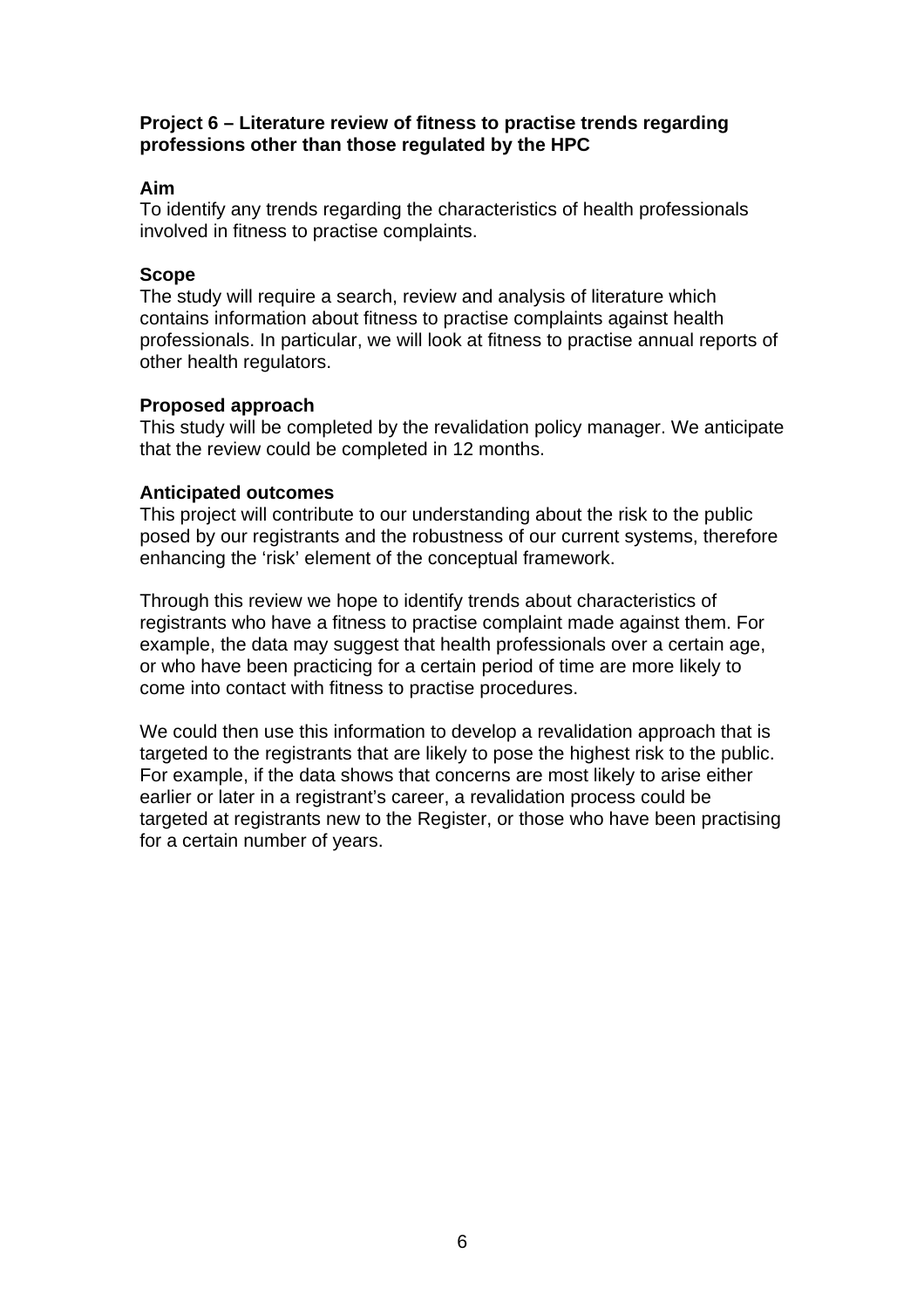#### **Project 7 – Review of existing revalidation processes that have been implemented by international regulators**

# **Aim**

To review existing revalidation processes to benefit from their experiences and to ascertain the feasibility of such processes for the HPC.

#### **Scope**

The study will involve visiting a small number of international regulators which have already made significant progress on implementing revalidation systems.

These visits will be supplemented by desk research about other international regulators.

As a contrast, we will also look at regulators who have chosen not to introduce a revalidation process to ascertain how successful their systems are.

# **Proposed approach**

This project will be managed by the revalidation policy manager. A small team of HPC employees, including the HPC Chair and policy manager, may visit international regulators to see first-hand the systems being used and review how successful the systems have been.

The following regulators have introduced a variety of approaches to revalidation that are of interest to the HPC:

- Ontario College of Physiotherapists
- College of Dietitians of Ontario
- Federation of Medical Regulatory Authorities of Canada
- Ontario College of Pharmacists
- Federation of State Boards of Physical Therapy
- Virginia Board of Health Professionals

We are in the process of contacting the above organisations and expect the international trip to take by June next year.

#### **Anticipated outcomes**

This project will contribute to our understanding of the feasibility and costs of a number of potential revalidation processes, therefore enhancing the 'process' and 'cost' elements of the conceptual framework.

This project will increase our knowledge about the range and cost of existing systems, how successful they have been, and the feasibility of using such systems. For example, several regulators have introduced online systems which test registrants' knowledge and skills in a number of discrete areas, providing an external assessment which then helps to inform that individual's learning needs. Others have introduced face-to-face assessments.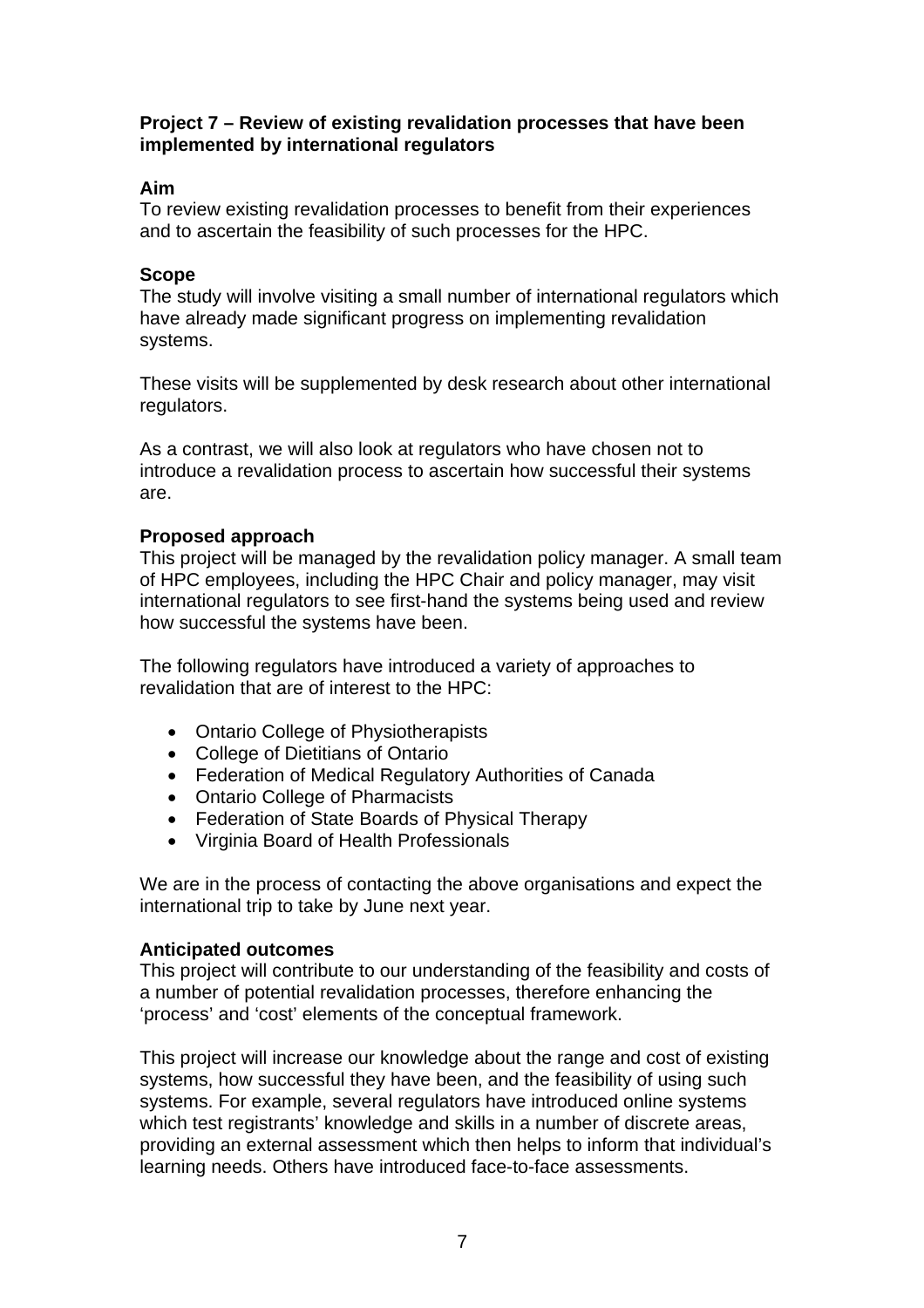#### **Project 8 – Review of existing revalidation processes that have been implemented or are being developed by other UK regulators**

# **Aim**

To review revalidation processes that have been implemented or are being developed by other UK regulators to benefit from their experiences and to ascertain the feasibility of such processes for the HPC.

# **Scope**

The study will be limited to UK regulators. It is expected that revalidation processes implemented by other health regulators will be most useful to the HPC. Non-health regulators, such as the Civil Aviation Authority or Gas Safe, may also have processes of interest to us.

# **Proposed approach**

This study will be undertaken by the revalidation policy manager, who will identify suitable regulators to meet with and gather information. This information will be used to produce a report describing the existing process and including recommendations about the feasibility of using similar processes for the HPC.

This project will begin in Spring 2010 and a report will be produced after 12 months.

# **Anticipated outcomes**

This project will contribute to our understanding of the feasibility and costs of a number of potential revalidation processes, therefore enhancing the 'process' and 'cost' elements of the conceptual framework.

As for Project 7, this project will increase our knowledge about the range and cost of existing systems. For example, the General Medical Council have recently introduced a revalidation system for their registrants which will be considered as part of the project. Other health regulators are in a similar position to the HPC and are undertaking scoping studies and gathering evidence before deciding on a revalidation approach. We expect the work being undertaken by these regulators to be of interest to us.

We will also look at systems implemented by non-health regulators. For example, the Civil Aviation Authority requires pilots to revalidate and undergo rigorous periodic testing and Gas Safe routinely inspect the work done by their registrants.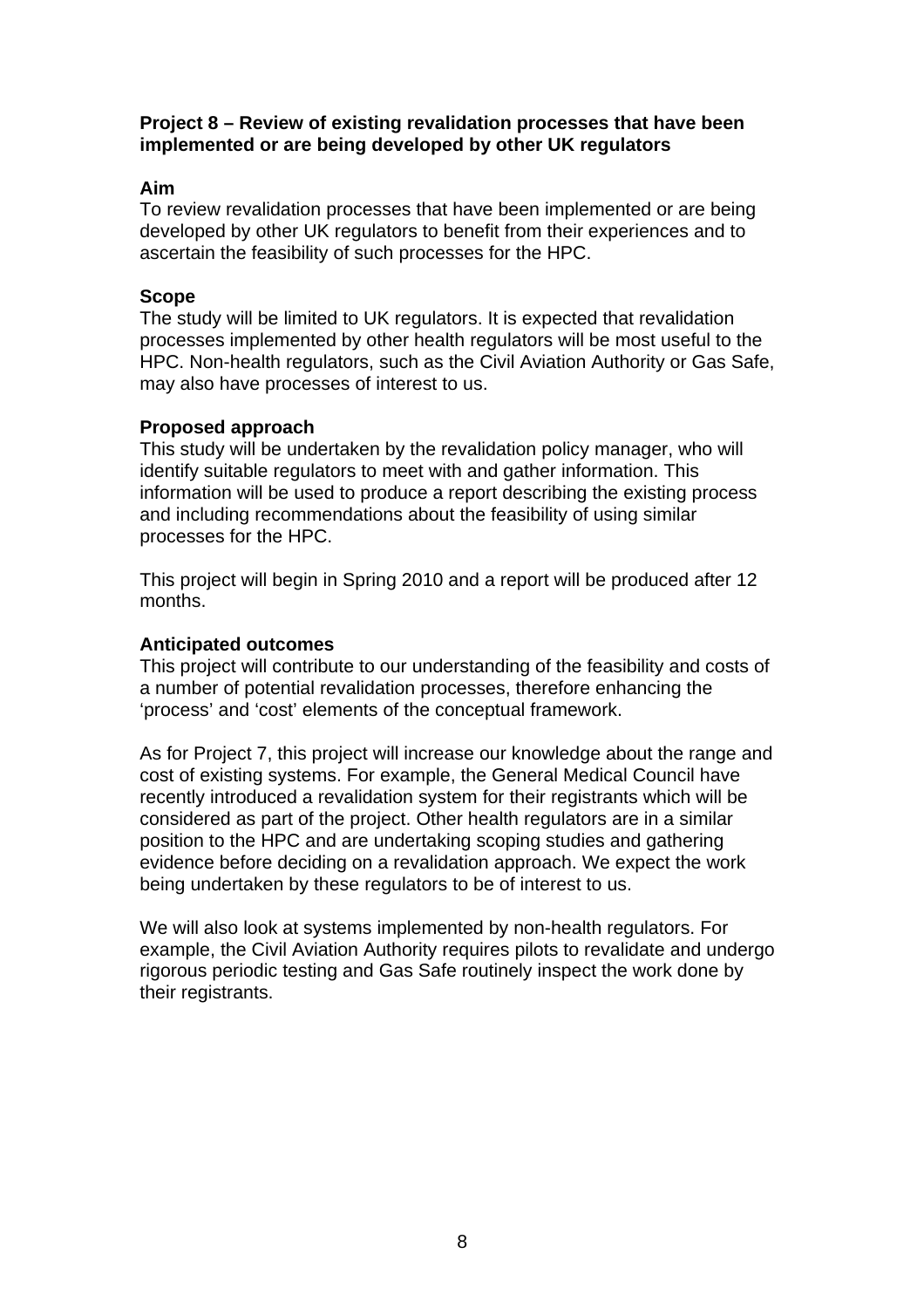#### **Project 9 – Review of patient feedback tools currently being developed by other health regulators**

# **Aim**

To review patient feedback tools currently being developed by other health regulators to ascertain the feasibility of such processes for the HPC.

#### **Scope**

This project will focus on work being done by other regulators, professional bodies and research organisations, such as the Picker Institute Europe who have recently completed an evaluation on patient feedback tools.

#### **Proposed approach**

This project will be undertaken by the revalidation policy manager. It will involve monitoring the progress of patient feedback tools being developed to produce a summary report which will include recommendations about the feasibility of using similar processes for the HPC.

This project will begin in Spring 2010 and a report will be produced after 12 months.

#### **Anticipated outcomes**

This project will contribute to our understanding of the feasibility and costs of a number of potential revalidation processes, therefore enhancing the 'process' and 'cost' elements of the conceptual framework.

Conclusions will be drawn about whether patient feedback tools have the potential to increase public protection and the feasibility of the HPC implementing a similar approach to patient feedback to other regulators.

This work links in to the PLG recommendation to undertake a prospective study looking at the application of a patient feedback tool with a random sample of registrants and students. Once the initial feasibility work has been done, one or more patient feedback tools could be piloted for use by our professions.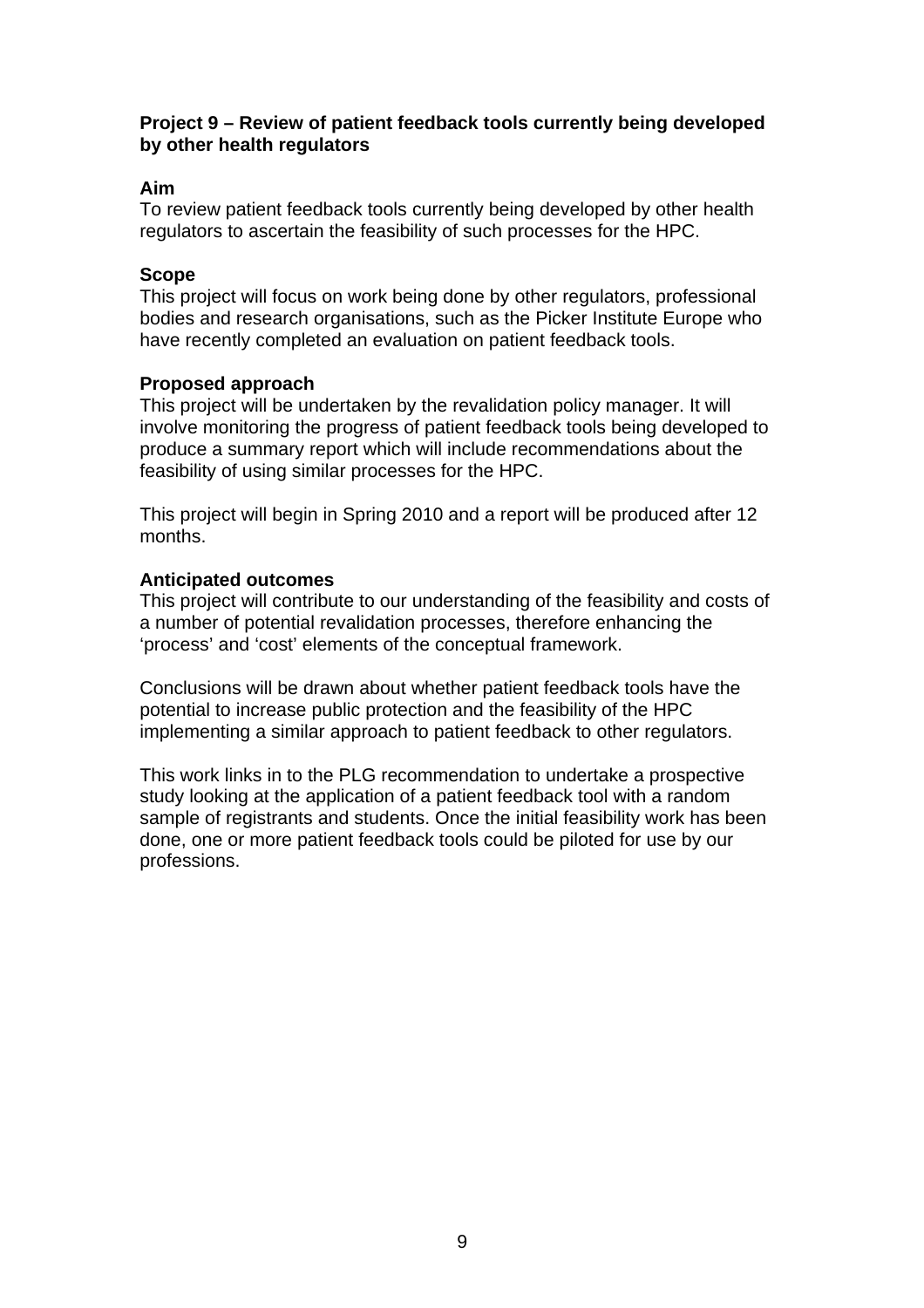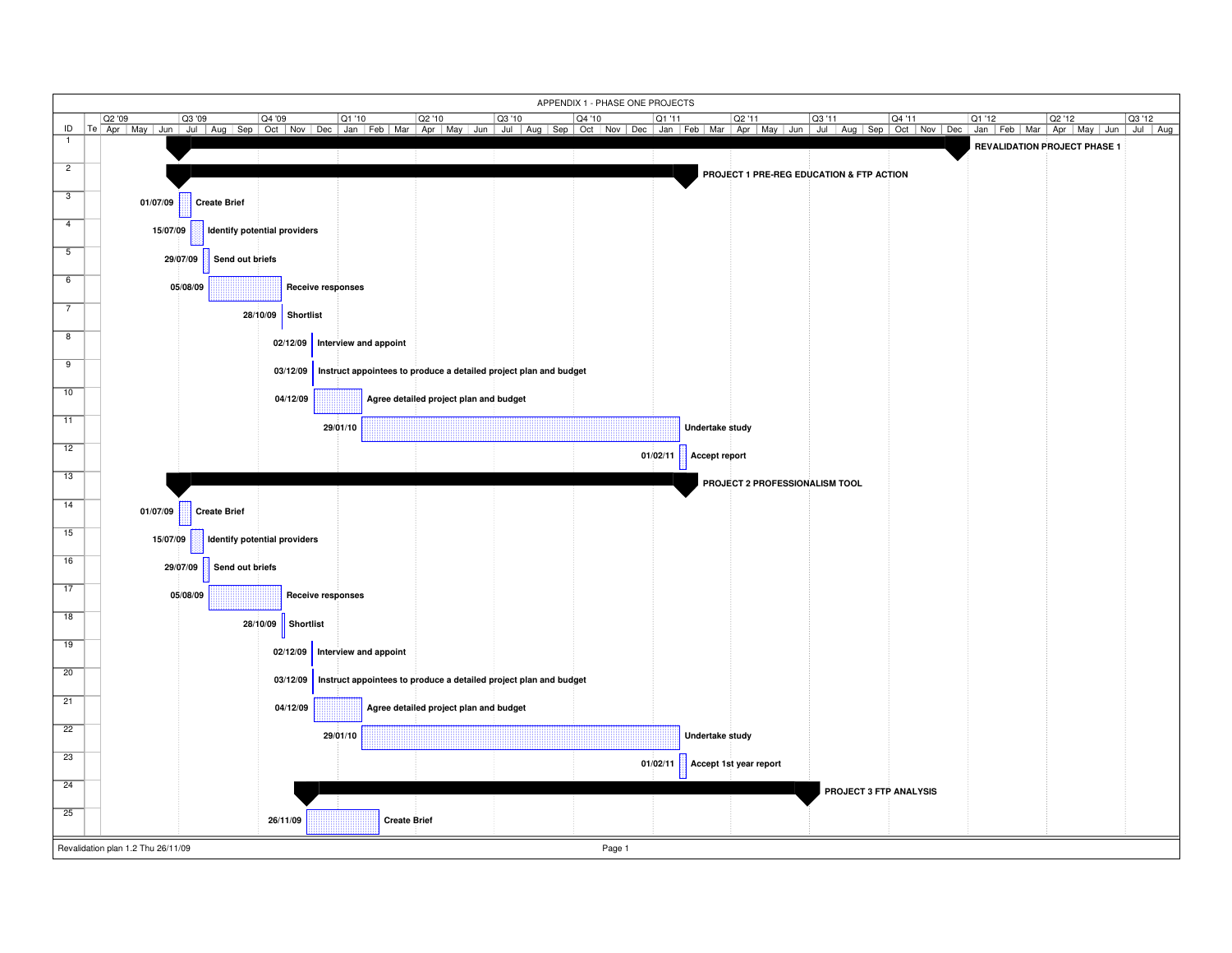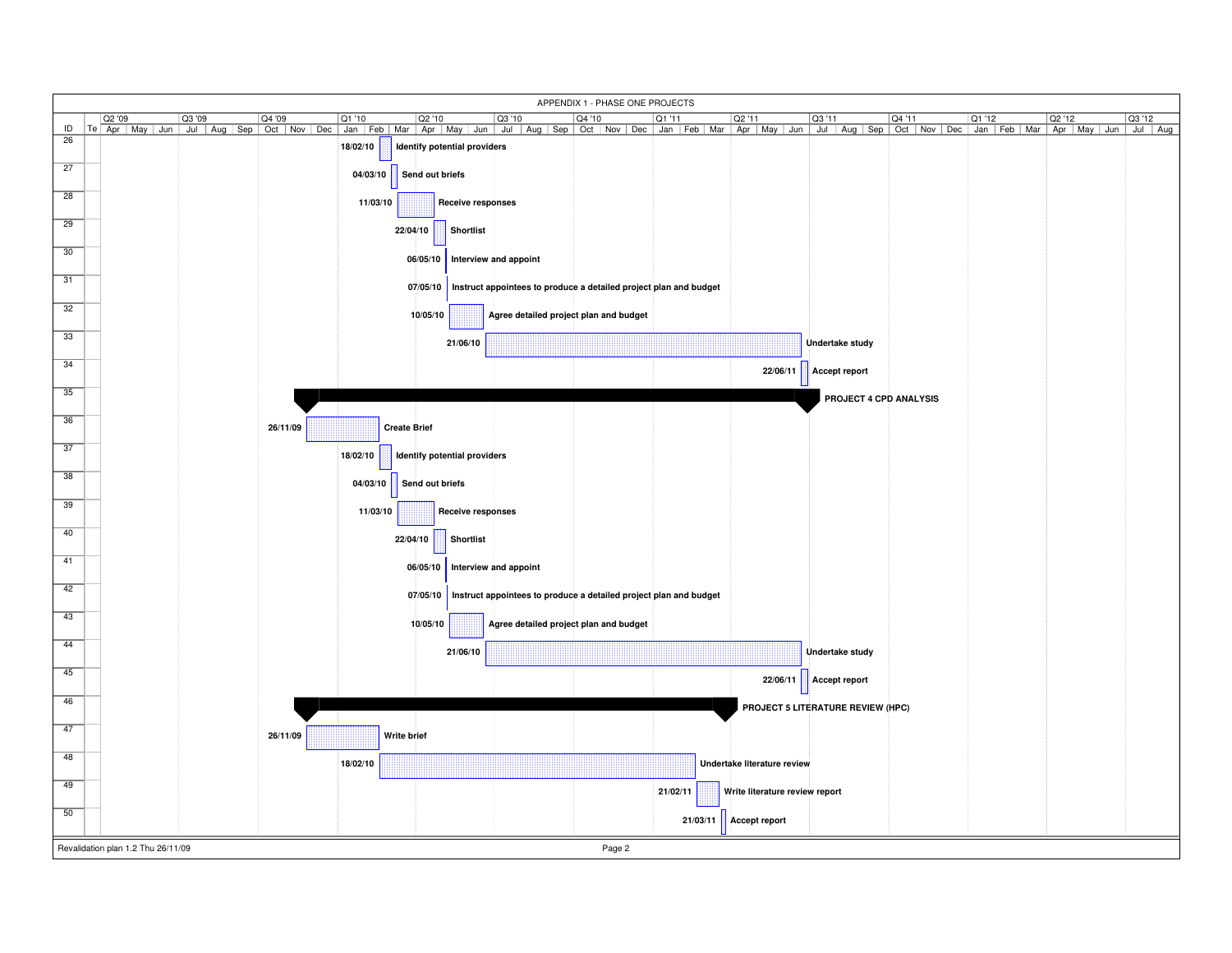